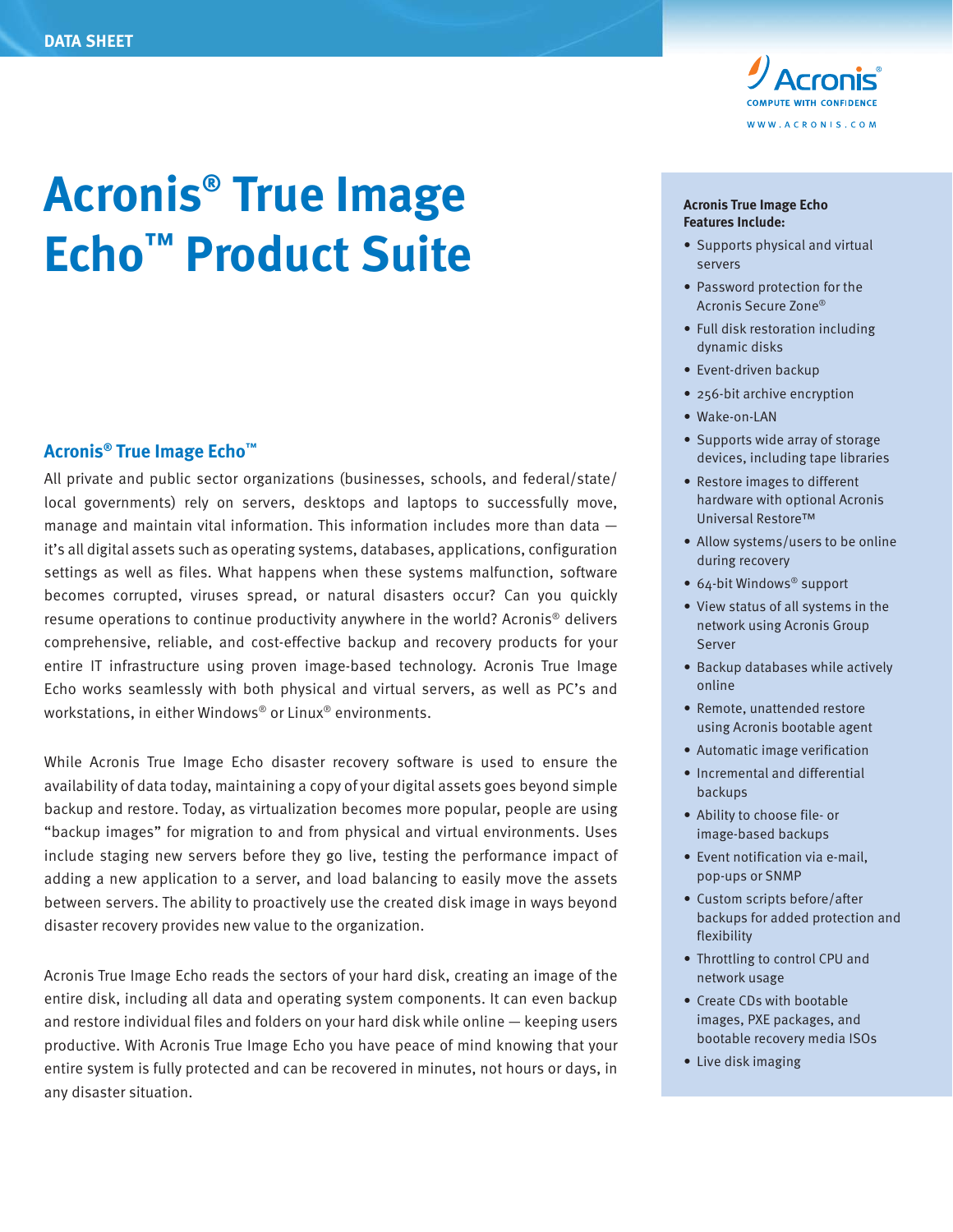## **Digital Assets Available When and Where Needed**

Acronis True Image Echo works equally well in physical or virtual environments *and* between them.



## **Acronis® Rings of ReliabilitySM**

The Rings of Reliability depict how Acronis assists organizations in creating an image-based data set that can move seamlessly between systems. We accomplish this by separating the digital "assets" from the underlying platform architecture.

#### **Live Data Format**

- Based on patented snapshot technology
- At the heart of all Acronis products
- Responsible for the packaging of
	- System elements (OS, Applications, Settings)
- User-generated data
- Creates platform-independent Digital assets
	- Protection
	- Migration
	- Disaster recovery
- Virtualizes digital assets

## **Move-Manage-Maintain**

- Move digital assets to any platform or storage device
- Easily manage digital assets
	- Online, Near Line, Offline
	- From any platform or storage device
- Maintain the integrity of entire disk contents

#### **Business Continuity**

- Disaster recovery for
	- Hardware failure
	- Software failure
	- Virus infection
	- Natural/man-made disaster
- Physical and Virtual Server Migrations • P-P, P-V, V-V, V-P
- Data availability
	- Minimize downtime
	- Ensure asset integrity

#### **Environment**

- Physical platforms
	- Servers
	- Workstation
	- Desktops/laptops
- Virtual operating systems
	- VMware (VMDK file format)
	- Microsoft (VHD file format)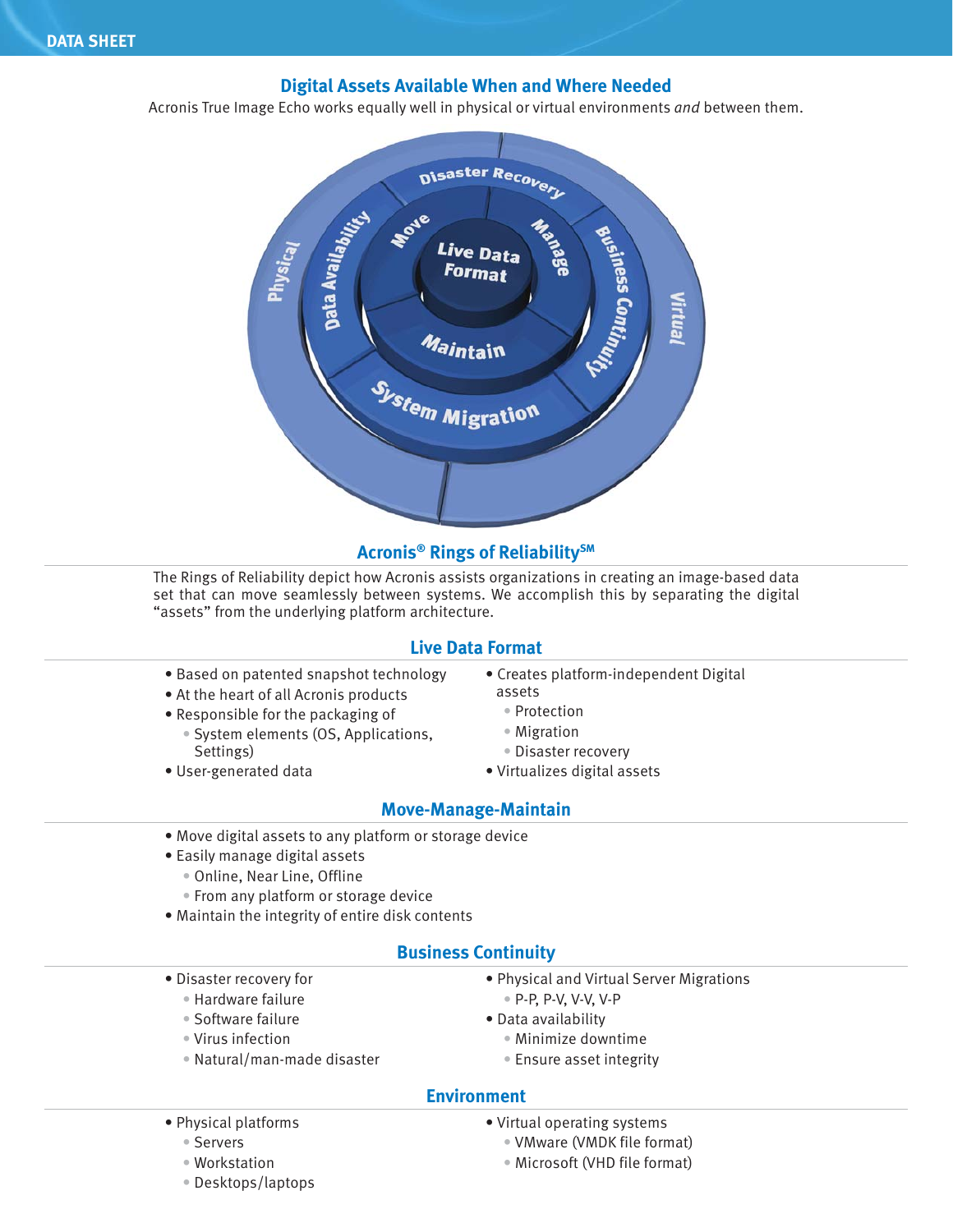## **DATA SHEET**

Acronis offers four editions of Acronis True Image Echo. Use the table below to decide which one is best for your situation.

| <b>Feature</b>                                                            | <b>Enterprise</b><br><b>Server</b> | <b>Server for</b><br><b>Windows</b> | <b>Workstation</b> | <b>Server for</b><br><b>Linux</b> |
|---------------------------------------------------------------------------|------------------------------------|-------------------------------------|--------------------|-----------------------------------|
| <b>System Protection</b>                                                  |                                    |                                     |                    |                                   |
| Disk imaging                                                              | $\checkmark$                       |                                     | $\checkmark$       | $\checkmark$                      |
| Differential and incremental backups                                      |                                    |                                     |                    |                                   |
| File-based backups                                                        |                                    |                                     |                    |                                   |
| Exclude file types from file-based backups                                |                                    |                                     |                    |                                   |
| Compression                                                               |                                    |                                     |                    |                                   |
| Password Protection for Acronis Secure Zone®                              |                                    |                                     |                    |                                   |
| NEW! Industry-standard 256-bit Archive Encryption                         |                                    |                                     |                    |                                   |
| <b>NEW!</b> Multi-volume snapshots                                        |                                    |                                     |                    |                                   |
| <b>NEW!</b> Event-driven backup options                                   |                                    |                                     |                    |                                   |
| <b>NEW!</b> VMware Consolidated Backup                                    |                                    |                                     |                    |                                   |
| <b>Recovery</b>                                                           |                                    |                                     |                    |                                   |
| Create bootable media using WinPE and BartPE                              |                                    |                                     |                    |                                   |
| Bare-metal restore                                                        |                                    |                                     |                    |                                   |
| Acronis Universal Restore* (restore to different hardware)                |                                    |                                     |                    |                                   |
| Mount images in read/write mode                                           |                                    |                                     |                    |                                   |
| Acronis Snap Restore (priority application restore)                       |                                    |                                     |                    |                                   |
| Acronis Recovery Manager (boot recovery environment with F11 key)         | $\checkmark$                       |                                     |                    |                                   |
| <b>NEW!</b> Convert image files to VMDK or VHD for instant virtualization |                                    |                                     |                    |                                   |
| <b>NEW!</b> Dynamic Disks Support                                         |                                    |                                     |                    |                                   |
| NEW! Automatic reboot after restore option                                |                                    |                                     |                    |                                   |
| <b>Administration</b>                                                     |                                    |                                     |                    |                                   |
| Image consolidation                                                       |                                    |                                     |                    |                                   |
| <b>Backup Scheduling</b>                                                  |                                    |                                     |                    |                                   |
| Notifications (email, pop-up, SNMP)                                       |                                    |                                     |                    |                                   |
| Logging (Acronis log, Windows Event Log)                                  |                                    |                                     |                    |                                   |
| NEW! Wake-On-LAN support                                                  |                                    |                                     |                    |                                   |
| NEW! Backup multiple increments throughout a single day                   |                                    |                                     |                    |                                   |
| <b>NEW!</b> Schedule periodic backup validation                           |                                    |                                     |                    |                                   |
| <b>NEW!</b> Clone existing schedule                                       |                                    |                                     |                    |                                   |
| <b>Remote Administration</b>                                              |                                    |                                     |                    |                                   |
| Central management console                                                |                                    |                                     | $\checkmark$       |                                   |
| Manage backup operations for groups of machines                           |                                    |                                     |                    |                                   |
| Remote installation and configuration                                     |                                    |                                     |                    |                                   |
| Remote Restore                                                            |                                    |                                     |                    |                                   |
| PXE Support                                                               |                                    |                                     |                    |                                   |
| <b>User Interface</b>                                                     |                                    |                                     |                    |                                   |
| Wizard-driven GUI                                                         |                                    |                                     |                    |                                   |
| Command-line interface                                                    |                                    |                                     |                    |                                   |
| <b>Active Protection</b>                                                  |                                    |                                     |                    |                                   |
| Hot imaging/backups                                                       |                                    |                                     |                    |                                   |
| Microsoft Volume Shadow Copy Service (VSS) Support                        |                                    |                                     |                    |                                   |
| CPU/Network Bandwidth/Disk Write Speed throttling                         |                                    |                                     |                    |                                   |
|                                                                           |                                    |                                     |                    |                                   |

*\*The Acronis Universal Restore add-on option is not available for Microsoft Windows 98 or Me*